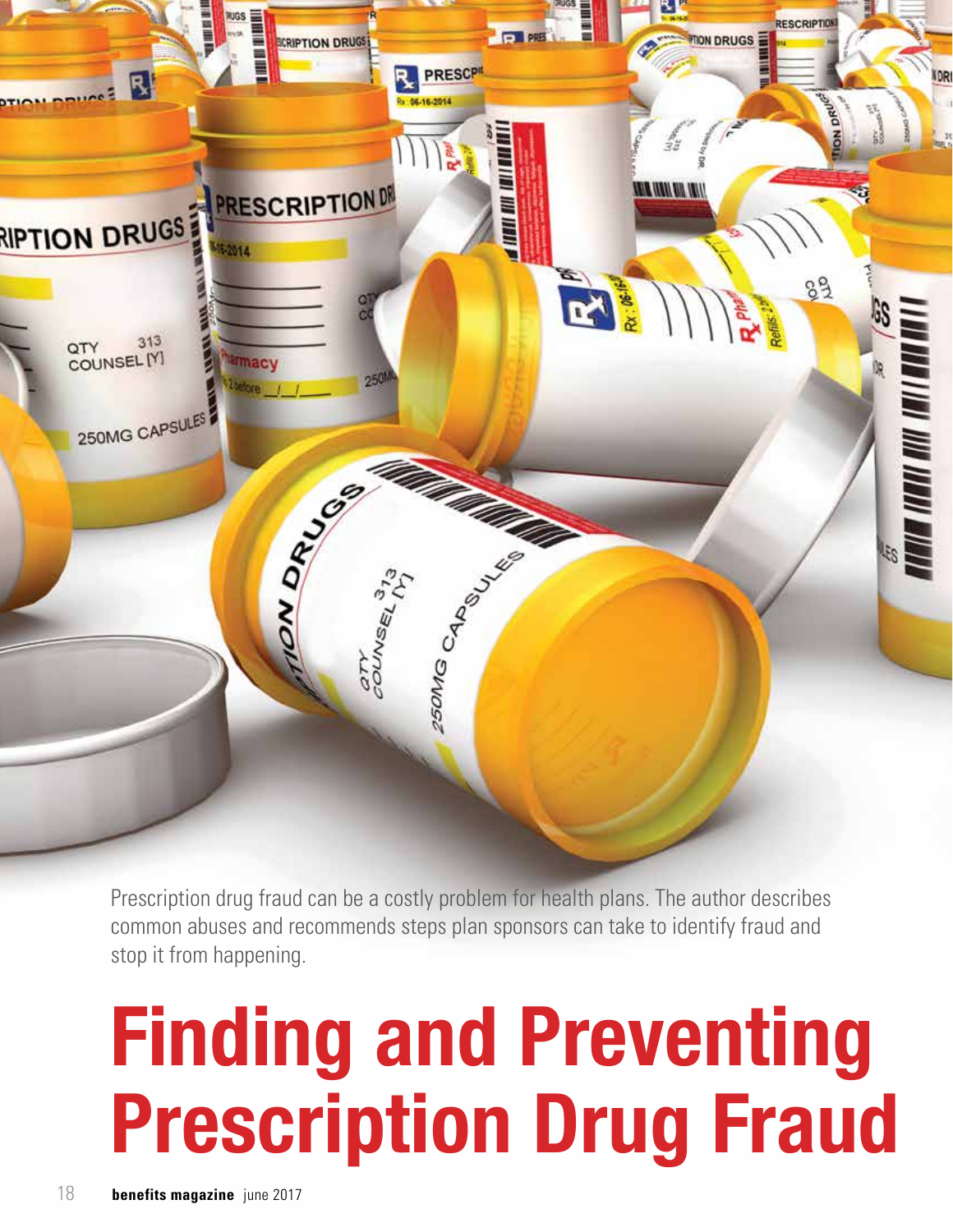



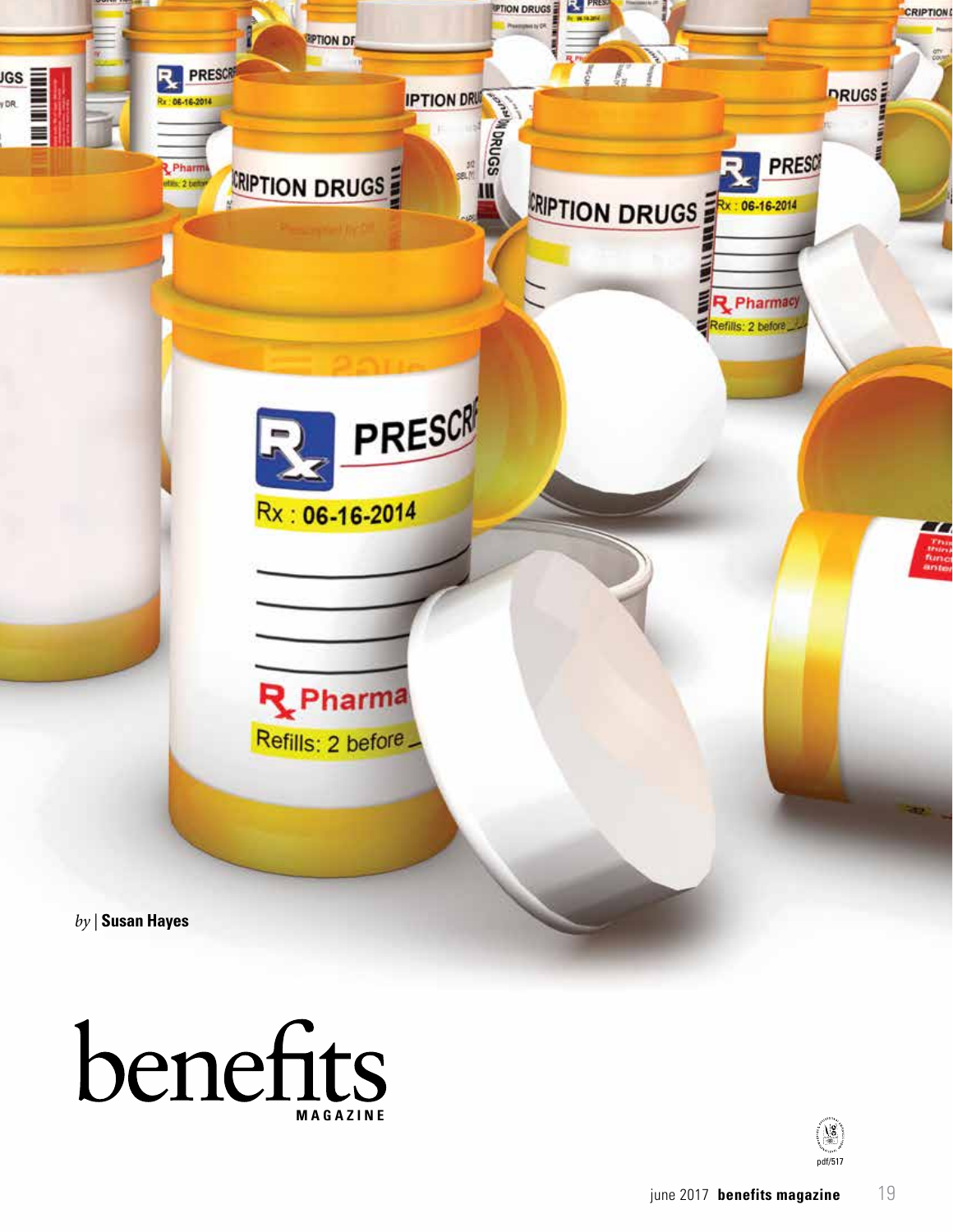I t seems that a day does not go by without prescription drug fraud making the headlines. Consider these stories:

- The city of Kermit, West Virginia is seeking to recoup the costs of dealing with opioid abuse and is suing out-of-state drug distributors.<sup>1</sup>
- A former university trustee pleads guilty to tax evasion charges for prescribing painkillers without a legitimate medical purpose.<sup>2</sup>
- An Amherst, New York doctor is sentenced for fraud for writing more than 200 illegal painkiller prescriptions and will spend two years in prison.<sup>3</sup>

As these examples illustrate, fraud is committed at many levels and often by those we expect to be ethical, making it all the more difficult to detect. While many plan sponsors rely on pharmacy benefit managers (PBMs) to help them prevent prescription drug fraud, there are actions that plan sponsors, as fiduciaries, should take to ensure that their plans and participants don't fall victim.

## Defining Prescription Drug Fraud

The National Health Care Anti-Fraud Association in 2009 estimated that annual health care fraud costs as much as \$234 billion. *Prescription drug fraud* can be defined as any unlawful act that involves a prescription drug and is performed for financial gain. A wide range of activities qualify under this broad definition: drug diversion within a hospital, pharmacists submitting fake prescriptions or physicians writing prescriptions for patients not under their care.

*Drug diversion*, which is when medi-

cal personnel (physicians, pharmacists, nurses or other medical personnel) steal drugs for their own use or to sell illegally, is on the rise. The International Health Facility Diversion Association estimates that 37,000 health care professionals are impaired in the United States on a daily basis from drugs stolen from their place of employment.<sup>4</sup>

Prescription drug fraud comes under the purview of state and federal laws, as well as Employee Retirement Income Security Act (ERISA) regulations. Pharmacies and PBMs also are contractually obligated to not commit fraud. Violators of these laws face potential significant jail time (e.g., up to 20 years for medical identity fraud) and may be required to make restitution. Perpetrators who work in the health care industry, such as pharmacists and physicians, also may temporarily or permanently lose their license to practice.

Federal laws that encompass prescription drug fraud include the False Claims Act, wire and mail fraud statutes, the Health Care Fraud Statute and theft or embezzlement of health care statutes. The False Claims Act, for example, provides a civil penalty of between \$5,000 and \$10,000 for each count (i.e., each claim processed) plus three times the amount of damages to government programs because of the action. The Civil Monetary Penalties Law provides penalties of \$10,000 per item or service—so for every fraudulent claim processed, the perpetrator could receive a penalty far in excess of the actual claim amount or a simple one-for-one damage restitution order.

In addition to laws, each state has licensing regulations governing health care professionals that include provisions against fraud.

# Why Prescription Drug Fraud Happens

The regulation or lack of regulation of pharmacy technicians can be a factor in prescription drug fraud. For example, most states require a pharmacy to be owned and operated by a pharmacist, but Florida (one of the most notorious states for prescription drug fraud) allows pharmacy technicians to own a pharmacy if they pay \$105 and complete a two-week course. Adding to the ripe conditions for fraud is that south Florida has the highest density of Medicare and Medicaid recipients in the U.S.

Several states, including New York, Pennsylvania, Wisconsin, Delaware, Colorado and Hawaii, do not regulate pharmacy technicians. In these states, a convicted felon (with a conviction of possession or distribution of controlled substances, for example) can work behind the counter with unfettered access to medications. These vital assistants perform many routine functions within the pharmacy but also are given a wide range of discretion. They have the potential to greatly harm patients, since technicians mix compounds and place the appropriate drugs in the vial for patients.

Many prescription drug fraud schemes involve medical identity theft, which can be costly. According to think tank Ponemon Institute, a medical identity theft incident costs patients an average of \$22,000 and affects 1.85 million Americans<sup>5</sup>

#### How Fraud Happens

#### *Phantom Prescriptions*

In a 2014 case, a California medical clinic wrote thousands of fraudulent prescriptions for antipsychotic medications for fictional patients, according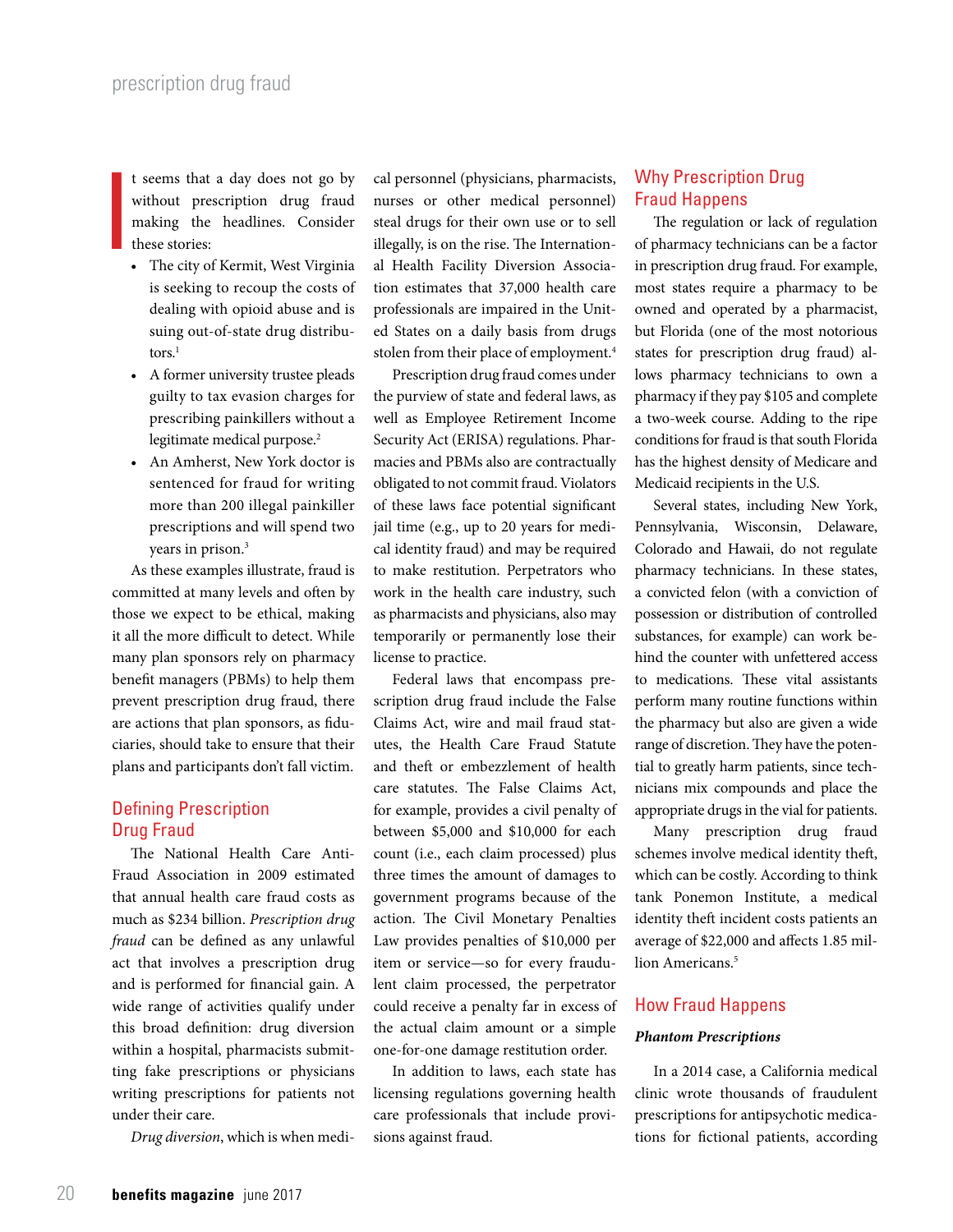to a statement from the U.S. Attorney's Office (these fake prescriptions are commonly referred to as *phantom prescriptions*). The company then bought back the drugs for a nominal fee and diverted them to the black market to sell to other pharmacies.<sup>6</sup>

#### *Institutional Fraud*

Another example of prescription drug fraud involves *institutional fraud* (fraud perpetrated by the industry itself: drug companies, mail-order facilities, pharmacy chains and PBMs). In one recent case, a drug manufacturer was accused of hiding its relationship with a network of mail-order pharmacies that solicited physicians and overrode plan design. The mail-order chain helped the pharmaceutical company artificially increase its revenue by bending account rules in a channel stuffing scheme<sup>7</sup> and used coupons to increase sales and to forgive copays.<sup>8</sup>

A lawsuit against the manufacturer claimed it was:

- Actively changing codes on prescriptions to ensure that the prescriptions would be filled with its own drug rather than a generic equivalent
- Using false pharmacy identification information to bill payers/PBMs for prescriptions in order to fraudulently bypass payers' denials of claims for reimbursement
- Submitting prescription renewals for reimbursement and falsely representing to payers/PBMs that patients had requested renewals of their prescriptions when no such request had been made
- Waiving patient copays through manufacturer coupons or otherwise to remove patients' incentive to seek out cheaper drugs
- Using affiliate pharmacies within its "enterprise" to enable the mail-order pharmacies to indirectly operate in states where it had been denied a license.<sup>9</sup>

#### What Plan Sponsors Should Do

There are efforts within the health care industry to combat fraud. For example, more than 40 health insurance agencies have formed the Medical Identity Fraud Alliance to fight medical identity theft.10 Plan sponsors, however, should undertake their own efforts to detect and prevent prescription drug fraud.

#### *Discuss Fraud With the PBM*

Plan sponsors should first talk with their PBMs about fraudulent claims and find out what policies and procedures

the PBM has for auditing and prosecuting fraud. Most PBMs have some type of fraud program, but they may not be strong enough or might fail to find the fraud until after the claims have been paid.

Some PBM fraud programs may send auditors to a small number of pharmacies to determine if the pharmacy has the proper paperwork (e.g., prescription order and signature log). If the pharmacy does not have the proper records, even if the prescription was ordered by a prescriber and the patient requested/received the prescription, the claim is reversed, and the plan sponsor may or may not be credited for the claim. $^{11}$ 

These procedures, however, are recordkeeping investigations rather than true fraud investigations. Many of the auditors may have little or no law enforcement/private investigation experience and may not properly prepare a case for prosecution. They also may lack the legal authority to investigate a pharmacy, since many states require any person who investigates claims and who does not work for an insurance company, or investigates *beyond the claim* (meaning investigating ownership or finances of a pharmacy), to be a licensed private investigator.<sup>12</sup>

#### *Obtain and Review Claims Data*

A significant spike in claims—either from a particular pharmacy or provider or a specific therapeutic class (such as *compound drugs*) can be a warning sign for fraudulent claims. Compound drugs are medications that are mixed together and that are not commercially available. Compounding a drug is perfectly legal (a) if it is medication that is not commercially available in the formulation needed by the patient and

### learn more

#### **Education**

Visit *www.ifebp.org/benefitbits* to watch a video of Susan Hayes discussing pharmacy fraud.

**Fraud Prevention Institute for Employee Benefit Plans July 17-18, Chicago, Illinois**

Visit *www.ifebp.org/fraudprevention* for more information.

#### **From the Bookstore Pharmacy Benefits: Plan Design and Management**

F. Randy Vogenberg. International Foundation. 2011. Visit *www.ifebp.org.books.asp?6962* for more information.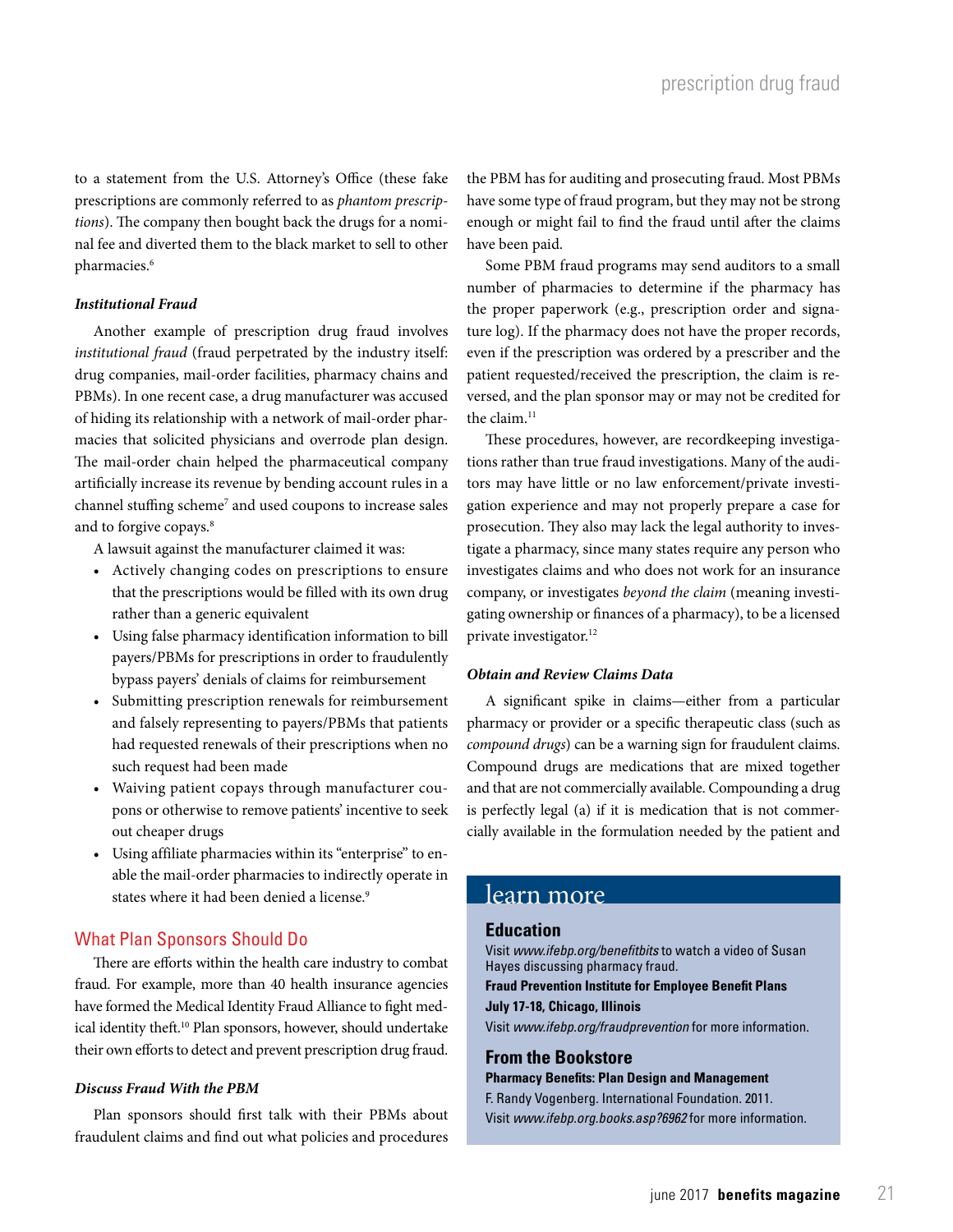# takeaways

- Health care fraud, including prescription drug fraud, is estimated to cost as much as \$234 billion annually in the United States.
- *• Phantom prescriptions*—prescriptions for fictional patients—are a common prescription drug fraud scheme.
- Plan sponsors should talk with their pharmacy benefit manager (PBM) to find out what policies and procedures the PBM has for auditing and prosecuting fraud.
- Warning signs for fraud include a significant spike in claims from a particular pharmacy or for a specific therapeutic class of drugs. A big increase in prescriptions for opioids also should raise a red flag.
- Plan sponsors should educate participants about fraud, including how to protect their medical identity and the penalties for committing fraud. Providing participants with an annual pharmacy benefits statement will help keep them on the lookout for fraud.

(b) only if the volume is under 5% of a pharmacy's overall prescription volume. If over 5%, the pharmacy must be registered with its state board of pharmacy, and if over 30%, the state board must conduct annual inspections. Compound drug claims should represent less than one half of 1% of overall volume. If compound drugs are more than one half of 1% of claims, it may mean a pharmacy is submitting compound bulk products that are clinically ineffective or dangerous. It is illegal for a pharmacy to submit a claim for a product that is commercially available or not approved by the U.S. Food and Drug Administration.<sup>13</sup>

Opioid abuse is on the rise in the U.S. and represents another area where plan sponsors can focus their attention. Opioids should be used on a long-term basis (more than six weeks) only for diagnoses such as cancer. If opioid use is increasing, but the plan participant population does not have a significant number of cancer patients, it may be a sign of fraud. A review of line item data can help detect an opioid problem by revealing whether the patient has been on the drug for more than six months, does not have a cancer diagnosis or is

not under the care of a pain management specialist or orthopedic surgeon. Many summary reports from PBMs may mask the issue because generic opioids are very inexpensive and may never bubble up to the top drugs on any cost report. For example, 120 5 mg tablets of oxycodone can be purchased at Walmart for \$18.58, a relatively inexpensive prescription compared with other drugs.14 However, those same 120 tablets can sell for \$80 a pill, or \$9,600, on the black market.15

Claims also should be reviewed for inappropriate relationships. In order for many fraudulent claim schemes to work, the pharmacy and physician must work together. The physician must typically write the phantom prescription and the pharmacist must "dispense" the prescription (although there is no dispensing, simply adjudication to collect funds). If a review of data reveals that a single physician has many of his or her prescriptions dispensed at a single pharmacy or vice versa, there may be an issue of coconspiracy of health care fraud occurring.

Claims should be reviewed for use of pharmacies outside of the plan sponsor's

geographic area. It is rare that a member in Illinois, for example, will travel to New York to simply obtain a prescription at a New York pharmacy, especially if the physician is also in Illinois.

#### *Educate Members About Fraud*

It's much less likely for a plan to fall victim to fraud if plan members are diligent about their medical identity information. Inform members that their medical identity (carrier identification number, name, date of birth, address) should be held in the strictest confidence. In today's environment, providers should never ask for a Social Security number. Plan sponsors should make members aware that it is a federal crime for anyone other than the provider, insurance company or PBM to ask for their medical identity. The sale of medical identity occurs daily, and a simple online search of Craigslist or other websites reveals that a list of medical identities can easily be procured for \$50.

Plan sponsors should warn participants that they risk termination from the medical and pharmacy benefit plan (or termination of employment) as well as prosecution if they are caught selling their identity. Plan participants also should be informed that selling prescription drugs obtained under the pharmacy benefit program is illegal and subject to prosecution.

#### *Send an Annual Pharmacy Benefits Statement*

Many members are unaware that their medical identity has been compromised. This can happen when a health care provider staff member (or the provider itself) sells the identity or uses the identity to submit fraudulent claims. In addition, dependents can